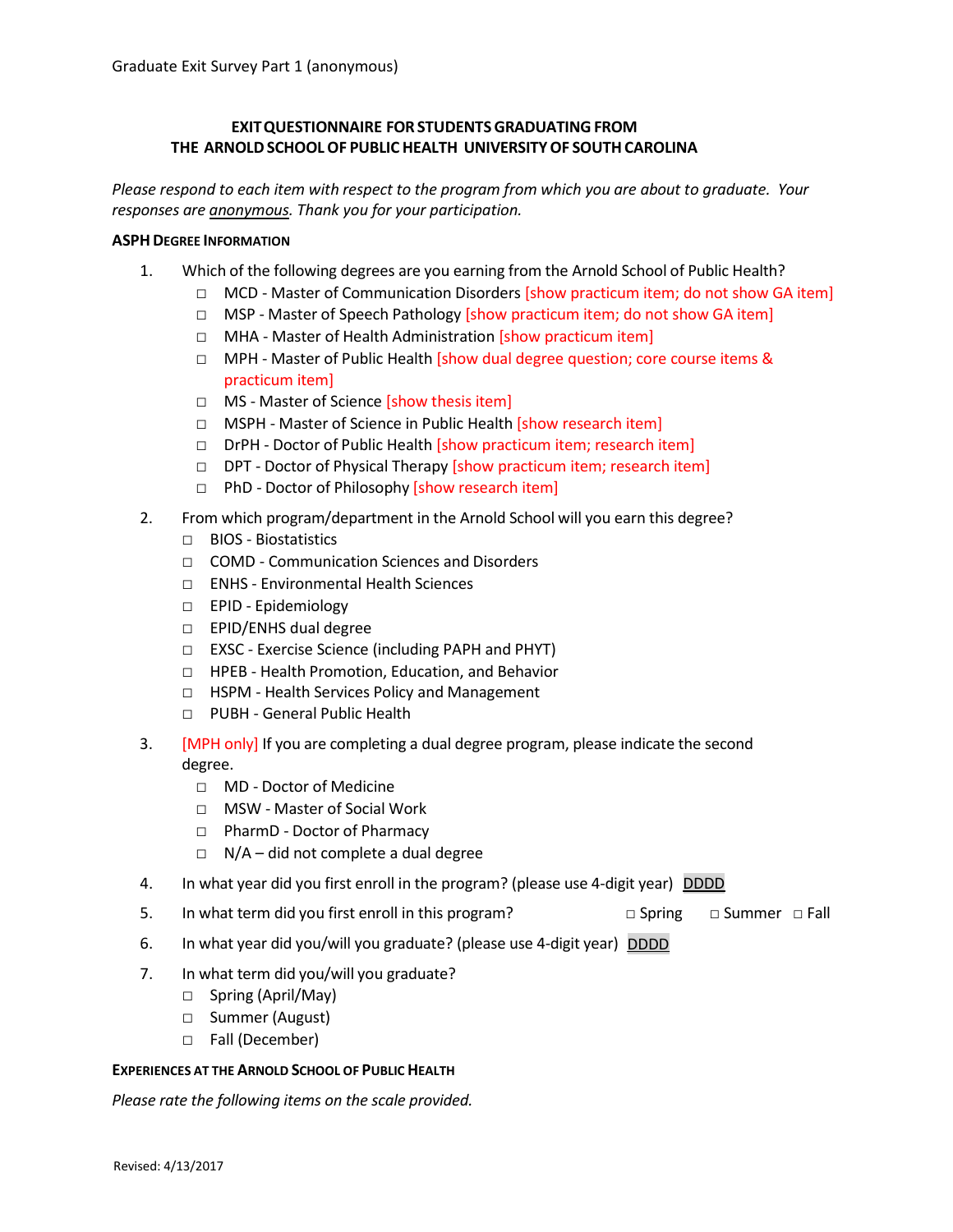- Strongly Disagree → Olisagree O Agree → Strongly Agree → Not Applicable
- 1. The courses I took in my major area were appropriate for what I wanted to learn.
- 2. The courses in my major area provided me with appropriate theoretical background.
- 3. The courses in my major area provided me with adequate practical knowledge and skills.
- 4. [MPH only] The core courses (BIOS 700/701, ENHS 660, EPID 700/701, HSPM 700, HPEB 700) were valuable to my understanding of my field.
- 5. **[MPH only]** The core courses were well presented and well taught.
- 6. [MCD/MSP, MHA, MPH, DPT, or DrPH only] The practicum/clinical/residency experiences 1 had were valuable to my learning.
- 7. **[skip for MCD/MSP]** My graduate assistantship(s) provided me with practical training and skills that will benefit me in my future career.
- 8. [MS, MSPH, PhD, or **DPT**, DrPH only] Researching and writing a research project/thesis/dissertation were valuable learning experiences for me.
- 9. The breadth and scope of my total program were adequate.
- 10. The faculty/instructors who taught me were generally well prepared to teach their courses.
- 11. The faculty has been supportive of me during my program.
- 12. Advisement was adequately provided throughout my program.
- 13. The labs, clinic, and/or special facilities in my program were adequate.
- 14. Computer equipment and facilities were adequate for my program.
- 15. The classroom technology (e.g., BlackBoard, Top Hat) was adequate for learning.
- 16. Overall, the physical environment and facilities at the Arnold School were adequate for my academic and/or clinical needs.
- 17. The university's library holdings (books and journals) were adequate and accessible to me during my program.
- 18. I feel that I am academically and professionally well prepared for the career field I plan to enter after graduation.
- 19. Overall, my experiences with the Arnold School of Public Health were positive.

#### **DEMOGRAPHICS AND PRIOR EDUCATION**

- 1. In what year were you born? (please use 4-digit year) DDDD
- 2. What is your gender?  $\Box$  Male  $\Box$  Female
- 3. Is South Carolina your permanent residence? Yes  $□$  No
- 4. What is your citizenship status?
	- □ U.S. citizen or permanent resident
	- □ Non-U.S. citizen or non-permanent resident [hide Hispanic & race questions]
- 5. **I** if citizen/permanent resident] Are you Hispanic or Latino? □ Yes □ No
- 6. [if citizen/permanent resident] Which of the following describes your race? *(You may select more than one.)*
	- □ American Indian or Alaskan Native
	- □ Asian
	- □ Black or African American